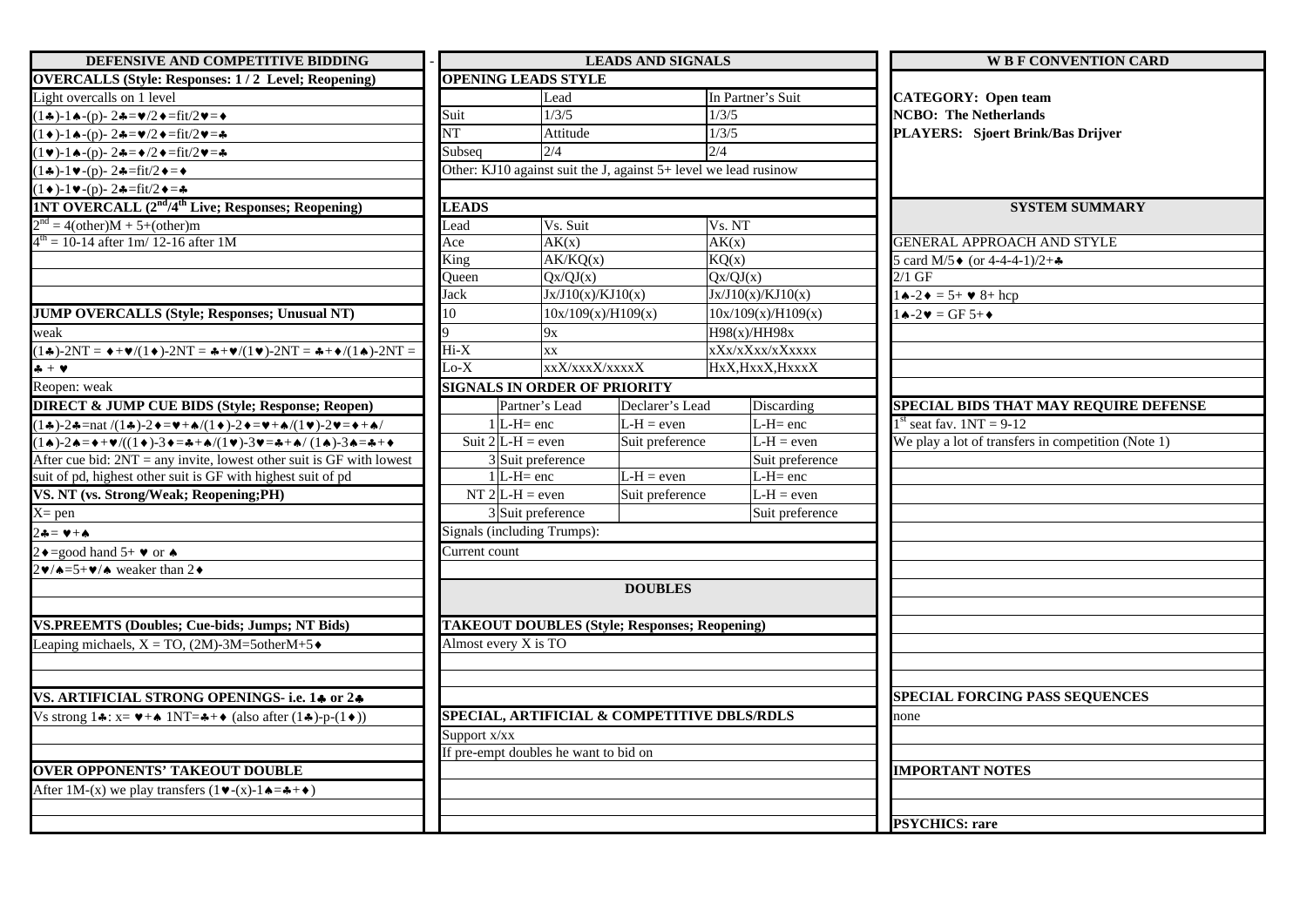| <b>OPENING</b>        | TICK IF<br>ARTIFICIAL | MIN. NO. OF<br>CARDS | NEG.DBL<br>THRU | <b>DESCRIPTION</b>                                                                                           | <b>RESPONSES</b>                                                                                                                                                                                                                                                                                                                                                                                                                                                                 | <b>SUBSEQUENT</b><br><b>ACTION</b>                                                                                                                                                                                                           | <b>PASSED HAND</b><br><b>BIDDING</b> |
|-----------------------|-----------------------|----------------------|-----------------|--------------------------------------------------------------------------------------------------------------|----------------------------------------------------------------------------------------------------------------------------------------------------------------------------------------------------------------------------------------------------------------------------------------------------------------------------------------------------------------------------------------------------------------------------------------------------------------------------------|----------------------------------------------------------------------------------------------------------------------------------------------------------------------------------------------------------------------------------------------|--------------------------------------|
| $1\clubsuit$          |                       | 2                    | $7^{\circ}$     | 12-14 balanced $2+\bullet$<br>a)<br>18-20 balanced $2+\bullet$<br>b)<br>12+ unbalanced $4+A$<br>$\mathbf{c}$ | $1\bullet$ =0-6 HCP any/8-11 HCP, 4+ $\bullet$ no major/12+ HCP, 5+ $\bullet$<br>possible 4 major/0-10 4-4M/ Bal hands used as relay<br>$1 \blacktriangleright / \blacktriangle =$ nat possible $4 + \blacktriangleright / 1NT = 6 - 10$ bal/ $2 \blacktriangle =$ inverted<br>minors/2 $\bullet$ = wk $\bullet$ or $\bullet$ or strong $\bullet$ /2 $\bullet$ / $\bullet$ = invitational $\bullet$ / $\bullet$<br>$4\clubsuit = \blacktriangledown 4\blacklozenge = \spadesuit$ | $1 - 1 - 1 = \text{any } 12 - 14$<br>bal or $\clubsuit + \triangledown$ unbal/1 $\clubsuit$ -1 $\blacklozenge$ -<br>$1 \triangle = -\triangle + \triangle$ unbal/1 ÷ -1 ÷ -<br>$1NT = any 18-20 bal (5 \bullet$<br>$pos)/1 - 1 - 1NT$ 44 pos | No transfers on 2<br>level           |
| $1 \bullet$           |                       | $\overline{4}$       | $7^{\circ}$     | $5 \bullet (or 4-4-4-1)$                                                                                     | 24=relay invite+/2 $\bullet$ =wk $\bullet$ or $\bullet$ /2 $\bullet$ / $\bullet$ = invitational $\bullet$ / $\bullet$<br>$2NT=0-6$ $\blacklozenge$ 4 $\clubsuit$ = $\blacktriangledown$ 4 $\blacklozenge$ = $\blacklozenge$                                                                                                                                                                                                                                                      |                                                                                                                                                                                                                                              |                                      |
|                       |                       |                      |                 |                                                                                                              |                                                                                                                                                                                                                                                                                                                                                                                                                                                                                  |                                                                                                                                                                                                                                              | Drury,                               |
| $1$ v                 |                       | 5                    |                 | $5+$ $\blacktriangleright$ 10+HCP                                                                            | 1NT= $\text{nf}/2 \triangleleft = \text{GF relay}/2NT = \text{inv} + \vee /3NT = \text{spliter} + 4 \triangleleft = 8-11 \vee$                                                                                                                                                                                                                                                                                                                                                   |                                                                                                                                                                                                                                              |                                      |
| $1\spadesuit$         |                       | 5                    |                 | $5+$ $\triangle$ 10+HCP                                                                                      | Same as over $1\blacktriangledown$ , except $2\blacklozenge = 8+\blacktriangledown$ and $4\blacklozenge = \blacktriangledown$ 4 $\blacktriangledown = 8-11$ $\blacktriangle$                                                                                                                                                                                                                                                                                                     |                                                                                                                                                                                                                                              | $2 \div \sqrt{\mathbf{v}}$ nat       |
| <b>INT</b>            |                       |                      | $4\spadesuit$   | 15-17 bal. 5M possible                                                                                       | 24 stayman (doesn't promises 4M)/transfers could be 4+                                                                                                                                                                                                                                                                                                                                                                                                                           |                                                                                                                                                                                                                                              |                                      |
|                       |                       |                      |                 | 1 <sup>st</sup> favourable 9-12 bal.                                                                         | 24=any invite/24=any GF rest=to play                                                                                                                                                                                                                                                                                                                                                                                                                                             |                                                                                                                                                                                                                                              |                                      |
| 24                    | X                     |                      | $4\spadesuit$   | Any GF hand                                                                                                  | $2 \cdot =$ relay/2M=5+2 out of AHV (or 3 out of 5)                                                                                                                                                                                                                                                                                                                                                                                                                              | $2\div 2\div 2M$ 4+ could be                                                                                                                                                                                                                 |                                      |
|                       |                       |                      |                 |                                                                                                              |                                                                                                                                                                                                                                                                                                                                                                                                                                                                                  | Longer $\clubsuit/\blacklozenge$                                                                                                                                                                                                             |                                      |
| $2\bullet$            |                       | 5                    |                 | Weak 5+3-10 HCP                                                                                              | $2 \blacktriangleright$ =relay $2 \blacktriangle / 3 \blacktriangle = n$ f                                                                                                                                                                                                                                                                                                                                                                                                       |                                                                                                                                                                                                                                              |                                      |
|                       |                       |                      |                 |                                                                                                              |                                                                                                                                                                                                                                                                                                                                                                                                                                                                                  |                                                                                                                                                                                                                                              |                                      |
| $2\bullet$            |                       | 5                    |                 | Weak 5+3-10 HCP                                                                                              | 2NT=asking $2\triangle/3\triangle/4$ =nf nat                                                                                                                                                                                                                                                                                                                                                                                                                                     |                                                                                                                                                                                                                                              |                                      |
|                       |                       |                      |                 |                                                                                                              |                                                                                                                                                                                                                                                                                                                                                                                                                                                                                  |                                                                                                                                                                                                                                              |                                      |
| 2 <sub>•</sub>        |                       | 5                    |                 | Weak 5+3-10 HCP                                                                                              | 2NT=asking $3\clubsuit/\blacklozenge$ =nf nat                                                                                                                                                                                                                                                                                                                                                                                                                                    |                                                                                                                                                                                                                                              |                                      |
|                       |                       |                      |                 |                                                                                                              |                                                                                                                                                                                                                                                                                                                                                                                                                                                                                  |                                                                                                                                                                                                                                              |                                      |
| 2NT                   |                       |                      |                 | 21-23 bal                                                                                                    | 34 asks distribution $3\blacklozenge/\blacktriangledown$ transfers $3\blacklozenge = SI$ minor $4\blacklozenge/\blacktriangledown/\blacklozenge =$                                                                                                                                                                                                                                                                                                                               |                                                                                                                                                                                                                                              |                                      |
|                       |                       |                      |                 |                                                                                                              | V/A/A/4                                                                                                                                                                                                                                                                                                                                                                                                                                                                          |                                                                                                                                                                                                                                              |                                      |
| 34                    |                       | $6\,$                |                 | Pre-emptive                                                                                                  | 3 + = asks 3cardM/3M=GF 6+ (except 1e NV/v than NF) /4 + = SI +                                                                                                                                                                                                                                                                                                                                                                                                                  |                                                                                                                                                                                                                                              |                                      |
| $3+$                  |                       | 6                    |                 | Pre-emptive                                                                                                  | $4 - SI$                                                                                                                                                                                                                                                                                                                                                                                                                                                                         |                                                                                                                                                                                                                                              |                                      |
| $3\blacktriangledown$ |                       | 6                    |                 | Pre-emptive                                                                                                  |                                                                                                                                                                                                                                                                                                                                                                                                                                                                                  |                                                                                                                                                                                                                                              |                                      |
| 3 <sub>•</sub>        |                       | 6                    |                 | Pre-emptive                                                                                                  |                                                                                                                                                                                                                                                                                                                                                                                                                                                                                  |                                                                                                                                                                                                                                              |                                      |
| 3NT                   |                       |                      |                 | Gambling                                                                                                     | $4 \cdot = P/C$ 4 $\bullet$ = ask singleton                                                                                                                                                                                                                                                                                                                                                                                                                                      |                                                                                                                                                                                                                                              |                                      |
| 44                    |                       | $\tau$               |                 | Pre-emptive                                                                                                  |                                                                                                                                                                                                                                                                                                                                                                                                                                                                                  |                                                                                                                                                                                                                                              |                                      |
| $4\bullet$            |                       |                      |                 | Pre-emptive                                                                                                  |                                                                                                                                                                                                                                                                                                                                                                                                                                                                                  |                                                                                                                                                                                                                                              |                                      |
| $4\blacktriangledown$ |                       | $\overline{7}$       |                 | To play                                                                                                      |                                                                                                                                                                                                                                                                                                                                                                                                                                                                                  |                                                                                                                                                                                                                                              |                                      |
| $4\spadesuit$         |                       | $\overline{7}$       |                 | To play                                                                                                      |                                                                                                                                                                                                                                                                                                                                                                                                                                                                                  |                                                                                                                                                                                                                                              |                                      |
| 4NT                   |                       | $\overline{7}$       |                 |                                                                                                              |                                                                                                                                                                                                                                                                                                                                                                                                                                                                                  | <b>HIGH LEVEL BIDDING</b>                                                                                                                                                                                                                    |                                      |
| $5 -$                 |                       | $\overline{7}$       |                 |                                                                                                              |                                                                                                                                                                                                                                                                                                                                                                                                                                                                                  |                                                                                                                                                                                                                                              |                                      |
| $5*$<br>$5*$          |                       |                      |                 |                                                                                                              |                                                                                                                                                                                                                                                                                                                                                                                                                                                                                  | Sometimes $4\clubsuit$ sets trumps<br>RKC blackwood (14/03)                                                                                                                                                                                  |                                      |
| 5A                    |                       |                      |                 |                                                                                                              |                                                                                                                                                                                                                                                                                                                                                                                                                                                                                  | Mixed cues, Last Train, Serious NT                                                                                                                                                                                                           |                                      |
|                       |                       |                      |                 |                                                                                                              |                                                                                                                                                                                                                                                                                                                                                                                                                                                                                  | Exclusion $(03/14)$                                                                                                                                                                                                                          |                                      |
|                       |                       |                      |                 |                                                                                                              |                                                                                                                                                                                                                                                                                                                                                                                                                                                                                  | Optional Blackwood for */◆                                                                                                                                                                                                                   |                                      |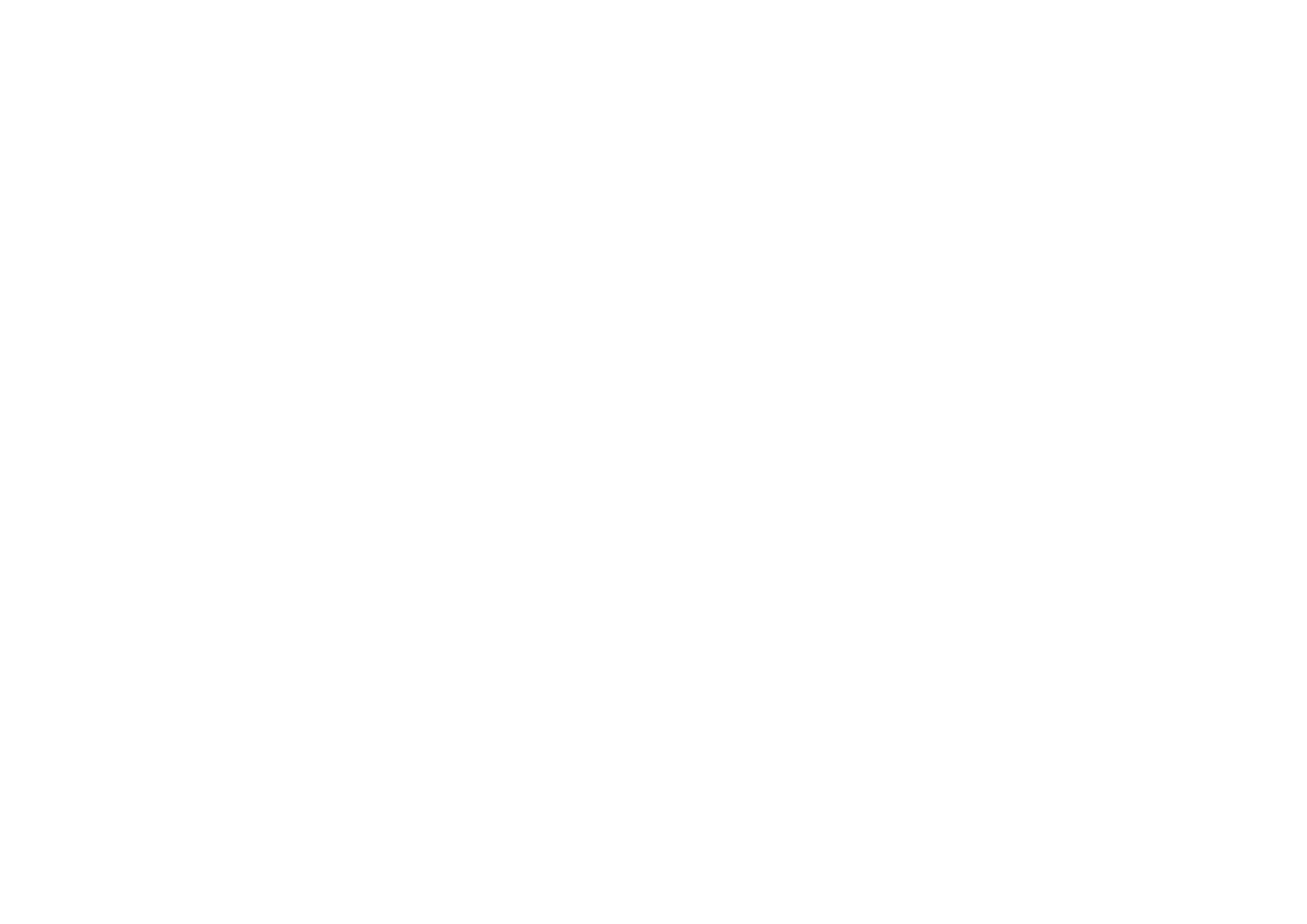Note 1 Brink-Drijver Transfers in competition

## **1-level**

1♣-opening

1♦ overcall

 $X \bullet$ 1♥ ♠ 1♠ no 4M 2♣ 6♥ any strenght  $2\bullet$  6 $\bullet$  limit + 2♥ 6 $\triangle$  less than limit 2♠ GF ♣

1♥ overcall

 $X \bullet$ 

- 1♠ 0-3♠
- $2\clubsuit$   $\blacklozenge (8+)$
- $2\bullet$  6 $\bullet$  limit+
- $2\bullet$  6 $\bullet$  less than limit
- $2$ ♠ GF ♣
- 4♦ 4♠ bid

1♠ overcall

- X Usually  $4\blacktriangledown$
- 
- $2\bullet \qquad \bullet (8+)$ <br>2 $\bullet \qquad \bullet (8+)$  $\blacktriangledown(8+)$
- $2 \times$  GF  $\triangle$
- 2♠ GF balanced

1♦-opening

1♥ overcall

- $X = 4/5$
- 1♠ 0-3♠
- 2 $\clubsuit(10/11+)$
- $2\bullet$  NF (6-9 met  $\bullet$ )
- 2♥ 6♠ any strength
- $2\spadesuit$  limit+ met  $\blacklozenge$
- 4♣ 4♠ bod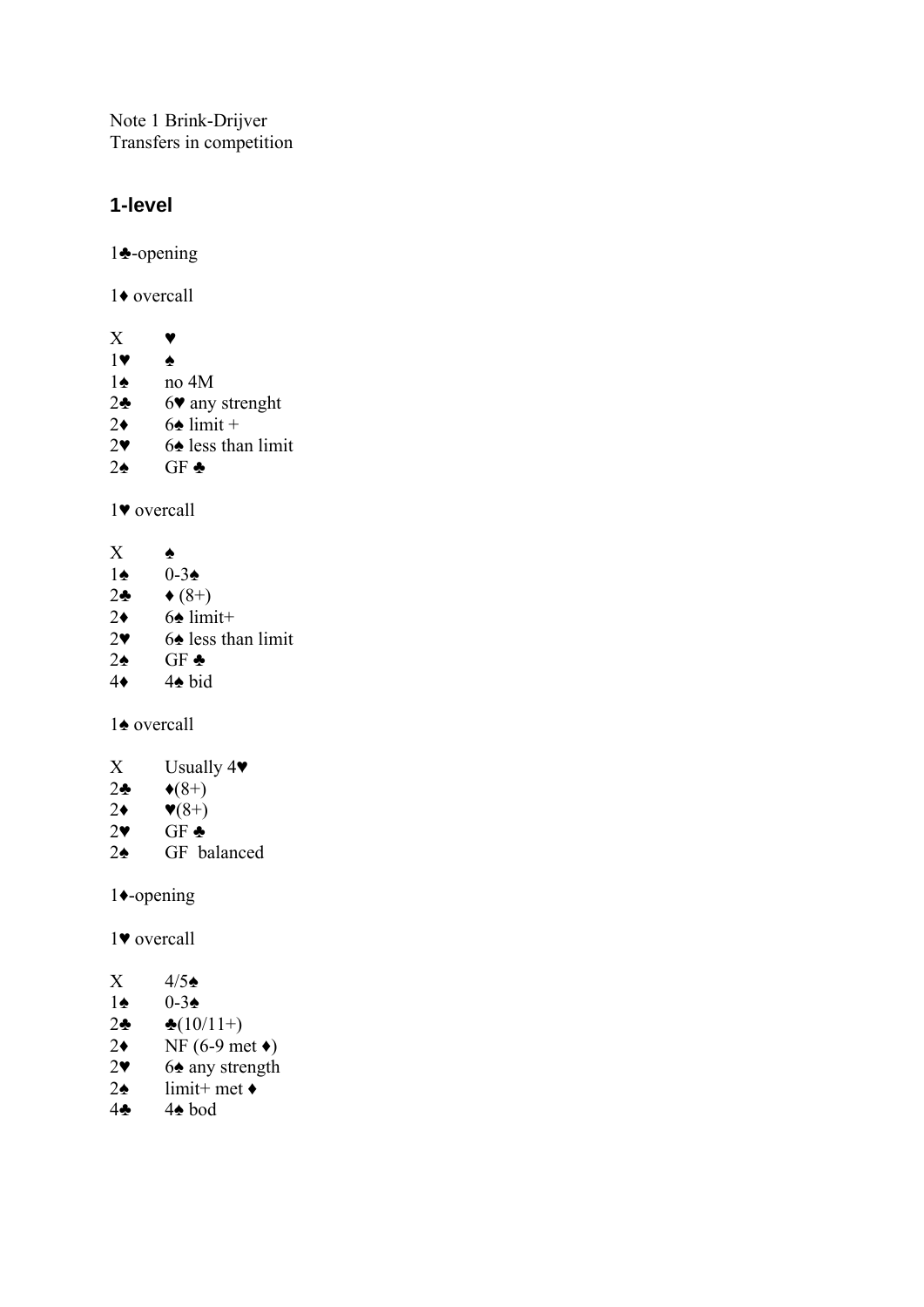♠ overcall

- $X$  Usually  $4\blacktriangledown$
- 2 $\clubsuit$   $\blacktriangledown(8+)$
- 
- 2<br>  $2 \times \text{NF} (6-9 \times)$ <br>  $2 \times \text{GF}$  behal  $\triangle$  GF behalve except when opp bid
- 2 $\triangle$  limit+  $\triangle$
- ♣ 4♥ bid

♥-opening

♠ overcall

2 $\clubsuit$   $\blacklozenge (8+)$ 2<br>**2**  $\bullet (10/11+)$ <br>2<br>**1** NF (6-9 me) NF (6-9 met  $\blacktriangledown$ ) 2 $\triangle$  limit+ 3 $\blacktriangledown$  $2NT$  limit+ 4 $\blacktriangledown$ 

## **2 level**

| $1 - (2 - )$                                 | $2 \rightarrow w 8+$<br>$2 \vee = \wedge 8 +$<br>$2 \triangle = \diamond$ GF except when they bid                                                            |
|----------------------------------------------|--------------------------------------------------------------------------------------------------------------------------------------------------------------|
| $1 - (2)$                                    | $2 \vee = \wedge 8 +$<br>$2 \triangle \bullet = \bullet$ GF except when they bid                                                                             |
| $1 \cdot (-2 \cdot )$                        | $3 \triangleleft = \bullet$ GF except when they bid<br>$3 \rightarrow$ $\bullet$ GF except when they bid<br>$3v = -4$<br>$3 \triangle = 3$ short $\triangle$ |
| $1 \bullet -(2 \clubsuit)$ -                 | $2 \bullet =$ nat<br>$2 \vee = \wedge 8 +$<br>$2\bullet = \bullet$ GF except when they bid                                                                   |
| $1 \bullet -(2 \bullet)$ -                   | $3 \triangleq \bullet$ $\bullet$ GF except when they bid<br>$3\blacktriangleright$ = $\blacktriangleleft$ GF except when they bid                            |
| $1 \vee (2 \clubsuit)$ -                     | $2 \bullet = \bullet 8^+$<br>$2 \triangle \bullet = \bullet$ GF except when they bid                                                                         |
| $1 \blacktriangleright (2 \blacktriangle)$ - | $3 \div 5 \div 6$ GF except when they bid<br>$3 \rightarrow 3 \rightarrow 4$ GF except when they bid                                                         |
| $1 \bigstar (2 \bigstar )$ -                 | $2 \bullet = \bullet 8 +$<br>$2\bullet \bullet \bullet$ GF except when they bid                                                                              |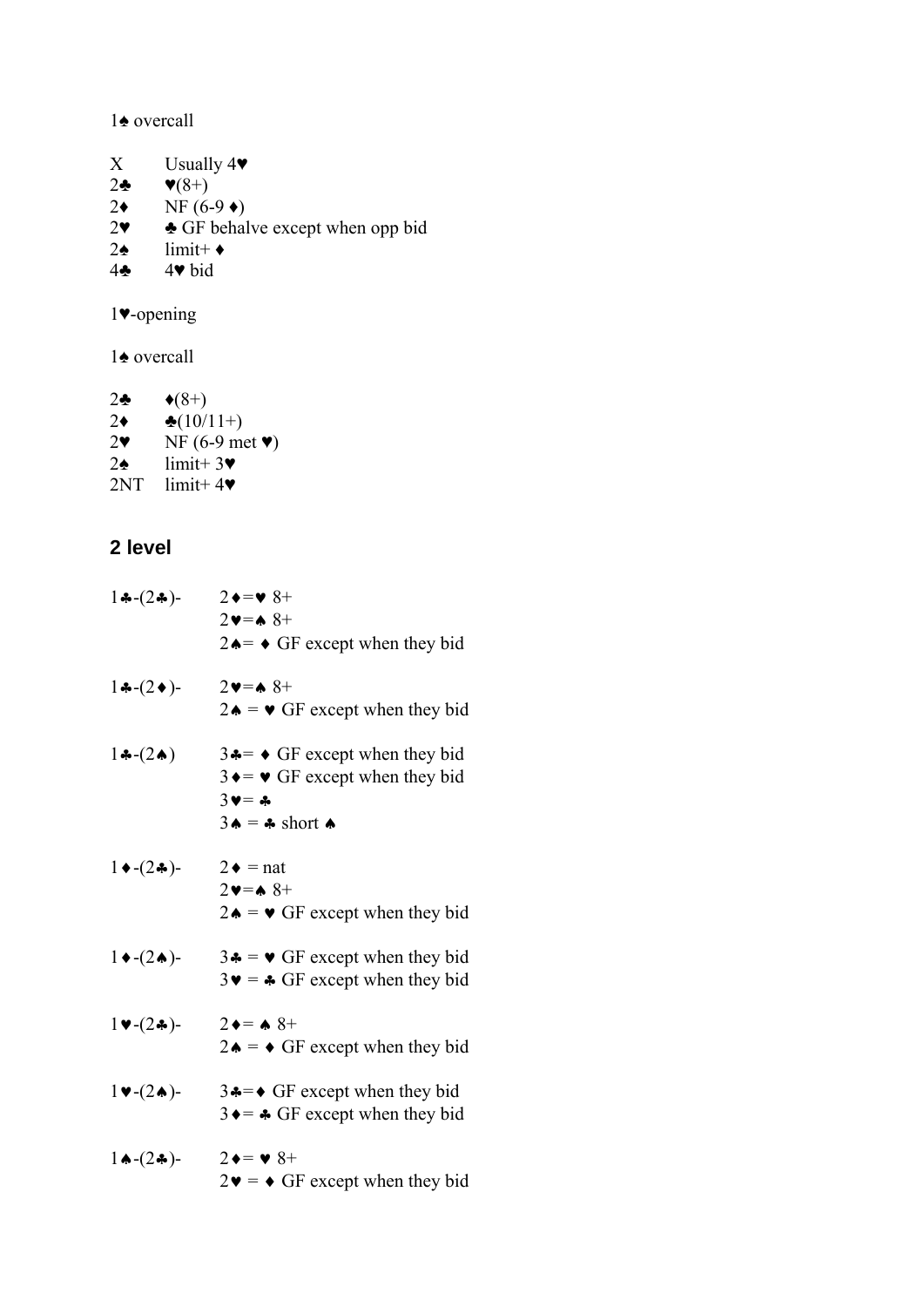| $1 \triangle - (2 \vee)$ - | $3 \cdot \bullet = \bullet$ GF except when they bid |
|----------------------------|-----------------------------------------------------|
|                            | $3 \bullet = \clubsuit$ GF except when they bid     |

## **3 level**

| $1\clubsuit-(3\bullet)-$                    | $3 \bullet = \spadesuit$<br>$3 \triangle = \triangledown$<br>$4\clubsuit$ = nat forcing<br>$4\bullet = M's$                                            |
|---------------------------------------------|--------------------------------------------------------------------------------------------------------------------------------------------------------|
| $1\cdot (3\cdot)$ -                         | $4\clubsuit$ = nat forcing<br>$4\bullet$ = nat forcing<br>$4\blacktriangledown = \clubsuit$ short $\blacktriangledown$                                 |
| $1\cdot (3\cdot)$ -                         | $4\clubsuit = \blacktriangledown$<br>$4\bullet = \clubsuit$<br>$4\blacktriangledown = \blacklozenge$                                                   |
| $1 \bigstar (3 \bigstar)$ -                 | $3\mathbf{v} = \mathbf{A}$<br>$3 \triangle = \triangledown$<br>$4\clubsuit = \text{forcing} \bullet$<br>$4\bullet$ = preempt                           |
| $1 \bigstar (3 \triangledown)$ -            | $4\clubsuit = \text{forcing } \clubsuit$<br>$4\bullet = nf$<br>$4\blacktriangledown = \blacklozenge$                                                   |
| $1 \bigstar (3 \bigstar)$ -                 | $4\clubsuit$ = $\blacktriangledown$<br>$4\bullet = nf$<br>$4\Psi = \clubsuit$<br>$4\spadesuit = \spadesuit$                                            |
| $1 \blacktriangledown (3 \triangleleft )$ - | $3 \bullet = \spadesuit$<br>$3 \triangle = \triangle$<br>$4\clubsuit = \vee$ -fit<br>$4\bullet$ = fit-bid                                              |
| $1$ V- $(3\bullet)$ -                       | $4\clubsuit$ = $\blacktriangledown$ -fit<br>$4\bullet = \clubsuit$                                                                                     |
| $1 \blacktriangledown$ -(34)-               | $4\clubsuit$ = $\blacktriangledown$ -fit<br>$4\bullet = \text{forcing}$<br>$4\spadesuit$ = $\clubsuit$                                                 |
| $1\spadesuit-(3\spadesuit)$ -               | $3 \bullet = \bullet$<br>$3\mathbf{v} = \mathbf{A}$<br>$4\clubsuit = \spadesuit\text{-fit}$<br>$4\bullet$ = fit-bid<br>$4\blacktriangledown =$ to play |